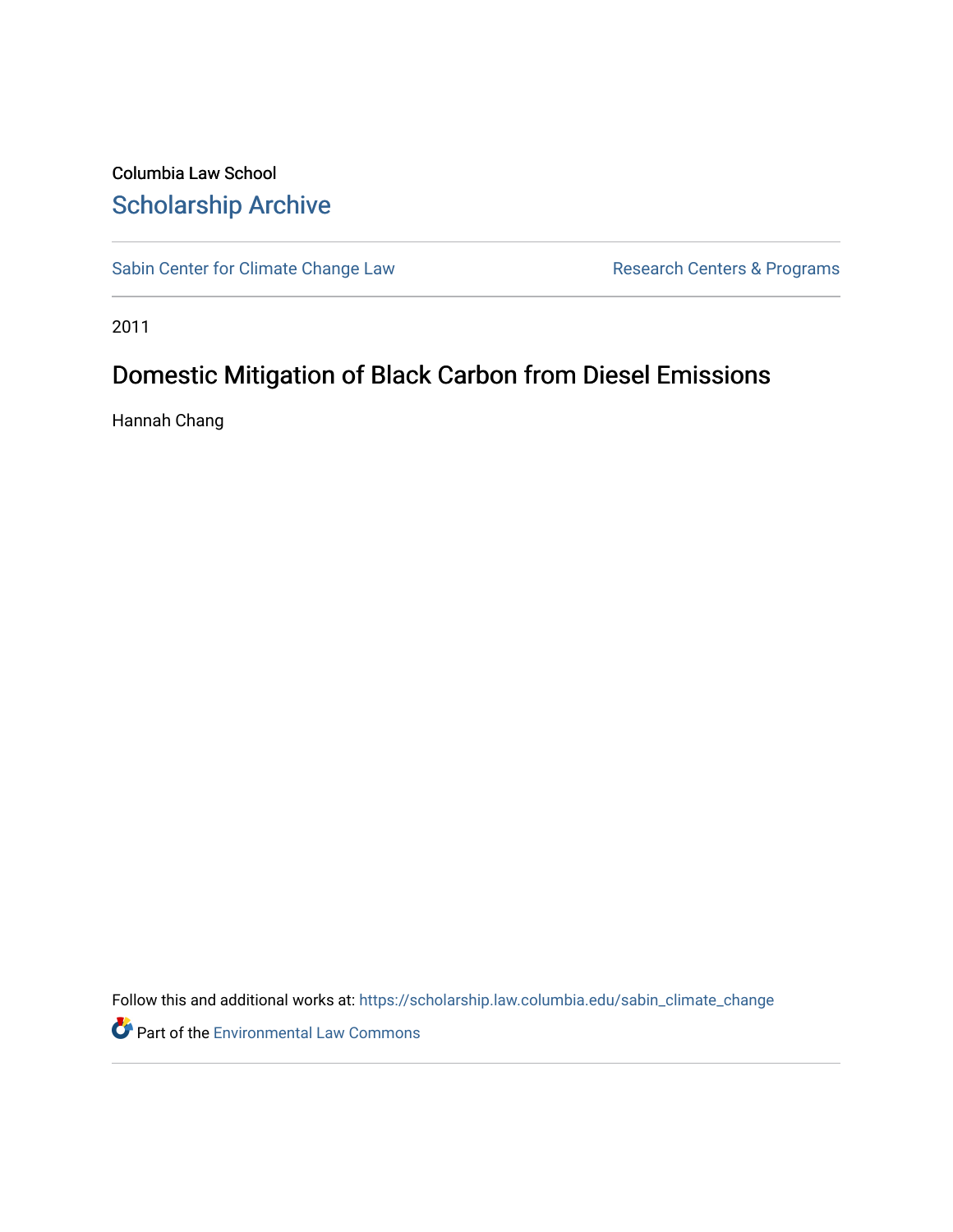# **Domestic Mitigation of Black Carbon From Diesel Emissions**

# by Hannah Chang

Hannah Chang wrote this Article while a Fellow at Columbia Law School's Center for Climate Change Law.

# *Editors' Summary*

Black carbon, a component of soot and particulate matter, competes closely with methane as the largest anthropogenic contributor to global warming after carbon dioxide. Regulation of black carbon has been identified as an affordable, politically feasible, fast-action means to mitigate the warming temperatures caused by climate change. With an emphasis on domestic mitigation, this Article examines how emissions are controlled under the CAA and what EPA, states, and municipalities can do to mitigate black carbon emissions further.

Black carbon (BC), a component of soot and particu-<br>late matter (PM), competes closely with methane<br>as the largest anthropogenic contributor to global<br>warming after carbon dioxide (CO<sub>2</sub>).<sup>1</sup> Both domestically late matter (PM), competes closely with methane as the largest anthropogenic contributor to global warming after carbon dioxide  $(CO_2)^1$ . Both domestically and internationally, BC can be mitigated by affordable technologies that already exist. Moreover, such mitigation has nearly immediate effects, as BC remains in the atmosphere for mere days or weeks, in contrast to  $CO_{2}$ , which remains in the atmosphere for a century or more. 2 BC is linked to cardiovascular symptoms and decreased lung function, so mitigation also produces tremendous public health benefits. As a result, BC's profile as the "lowest hanging of the low-hanging fruit"—an affordable, politically feasible, fastaction means to mitigate the warming temperatures caused by climate change3 —has risen in recent years, especially in the arena of international mitigation. 4

BC emissions from different sources have different warming effects, however. Whereas fossil fuel soot is clearly warming, biomass soot has a lesser warming effect on the climate and may even have a net cooling effect. Consequently, one of the key conclusions drawn at an April 2010 Yale Climate and Energy Institute workshop on BC was that diesel emissions, a prime source of fossil fuel soot, should be the target of mitigation efforts, rather than emissions from biofuel-burning cookstoves, which have been the center of attention to date. 5

Although the United States is a relatively small contributor to worldwide BC emissions, it has per capita emissions comparable to those in developing regions where the vast majority of BC is emitted. 6 Moreover, diesel emissions the sort of emissions that have an undeniable warming

<sup>1.</sup> Jessica Seddon Wallack & Veerabhadran Ramanathan, *The Other Climate Changers: Why Black Carbon and Ozone Also Matter*, 88 Foreign Aff. 105, 106 (2009).

<sup>2.</sup> *Id.* at 107.

<sup>3.</sup> Andrew Childers, *Environmental Groups Discuss Ways to Reduce Impact of Black Carbon*, BNA Daily Env't Rep. A-1 (Mar. 6, 2009).

<sup>4.</sup> The United Nation Environment Programme's Integrated Assessment on Black Carbon and Ozone, a report that aims to define the climate, air pollution, health, and agriculture impacts of BC and ozone and examines the temperature impacts of feasible mitigation measures, is expected to be released in February 2011.

<sup>5.</sup> Bidisha Banerjee, *Black Carbon's Grey Areas: Key Messages From a Yale Workshop, Parts I and II* (July 2010), *available at* http://www.yaleclimatemediaforum.org/2010/07/black-carbons-grey-areas/, *and* http://www.yaleclimatemediaforum.org/2010/07/black-carbons-grey-areas-pt2/. *See, e.g.*, Flavia Krause-Jackson & Peter S. Green, *Shell, UN to Back \$100 Million Plan for Clean Energy Cookstoves*, Bloomberg, Sept. 20, 2010, http://www.bloomberg.com/news/2010-09-20/shell-un-to-back-100-million-plan-for-cleanenergy-cookstoves.html.

<sup>6.</sup> *Black Carbon: Hearing Before the H. Select Comm. on Energy Independence and Global Warming*, 111th Cong. 5 (2010) (statement of V. Ramanathan, Scripps Institution of Oceanography); John-Michael Cross, *Opportunities to Reduce Black Carbon Emissions* (Climate Inst. 2009), *available at* http:// www.climate.org/publications/Climate%20Alerts/Autumn2009/BCreductions.html.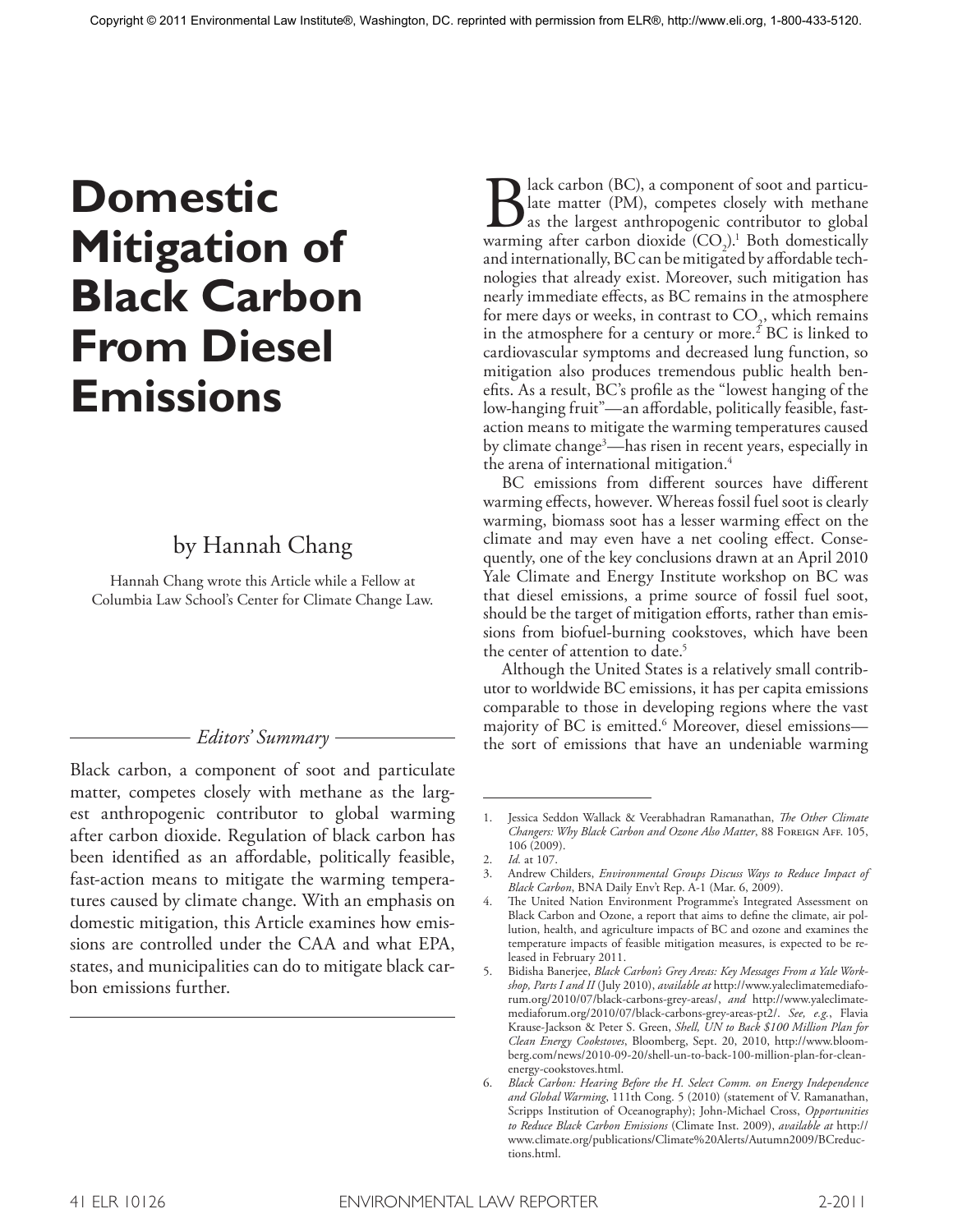effect—are the main source of BC in the United States. 7 This Article, therefore, brings a narrow focus to domestic mitigation of BC, primarily through mitigation of diesel emissions under the Clean Air Act (CAA). 8 Although the U.S. Environmental Protection Agency (EPA) has achieved substantial reductions in soot emissions in the past decades, more can be done. The political palatability of regulating BC, evidenced by a bipartisan bill introduced in April 2009<sup>9</sup> by senators as ideologically opposed in matters of climate change as Sens. Jim Inhofe (R-Okla.) and Barbara Boxer (D-Cal.), 10 suggests that more *can* be done.

#### **I. About BC**

BC is a product of incomplete and inefficient combustion of biomass and fossil fuels, such as wood, dung, crop residue, diesel, and coal. 11 BC warms the earth directly by absorbing solar energy in the atmosphere and melting any snow or ice it lands on after washing out of the atmosphere. 12 It also causes warming through indirect means, including thickening Arctic clouds, which traps more heat in the atmosphere, and reducing the albedo, or reflectivity, of the earth by leading to faster ice melt that exposes dark soil. 13 Through these processes, one pound of BC can cause up to 700 times as much warming as one pound of  $CO_2$ .<sup>14</sup>

8. 42 U.S.C. §§7401-7671q, ELR Stat. CAA §§101-618.

## *A. Sources*

BC emissions primarily result from four sources: burning of residential solid fuels, such as wood and coal; open burning of land; diesel engines; and industrial processes, such as small boilers. About 65% of BC emissions result from the burning of biomass, through forest fires, agricultural clearing, and use of biomass in cookstoves, residential heating, and small-scale industries. 15 The remaining 35% of worldwide BC emissions result from the combustion of fossil fuels, particularly diesel. 16

The United States contributes about 6% of the global total of BC emissions, most of which arises from diesel engines. 17 Developing countries, where open burning of wood, coal, and biomass are more common, are by far the greater source of BC emissions. 18 Africa and the Middle East account for about 25% of global BC emissions, while South and East Asia account for 30% of global BC emissions. 19 In South Asia, the burning of biomass in cookstoves contributes to nearly two-thirds of BC emissions in the region. 20 In East Asia, the primary source of BC is coal combustion for residential heating and industrial uses. 21 Diesel emissions are also increasingly a problem in developing countries, where the anticipated growth of diesel vehicles that are not equipped with emissions controls and do not use ultra-low sulfur diesel fuel is expected to cause global BC emissions from transportation to increase from 7% in 2001 to 77% in 2020. 22

#### *B. Environmental and Public Health Impacts*

BC has distinct local and regional impacts. Locally, exposure to the fine particles in soot produced from cookstoves, coal combustion, and diesel engines is associated with premature mortality from heart and lung disease, including heart attacks, decreased lung function, asthma attacks, and bronchitis. 23 Studies also link diesel exhaust to increased

22. *See Climate Change, Black Carbon & Clean Diesel*, *supra* note 19, at 3.

<sup>7.</sup> *Black Carbon: Hearing Before the H. Select Comm. on Energy Independence and Global Warming*, 111th Cong. 6 (2010) (statement of Tami C. Bond, Associate Professor, Univ. of Illinois at Urbana-Champaign).

<sup>9.</sup> S. 849, 111th Cong. (2009). *See also* Andrew C. Revkin, *Senate Foes Agree on Dangerous Pollutant* (NY Times Dot Earth blog, Apr. 22, 2009), http://dotearth.blogs.nytimes.com/2009/04/22/senate-foes-agree-ondangerous-pollutant/.

<sup>10.</sup> The Bill directed EPA to study the environmental impacts of BC and identify cost-effective means to reduce BC emissions. The U.S. Congress incorporated substantially similar provisions in a fiscal year 2010 appropriations bill, directing EPA to submit a report to Congress within 18 months on domestic and international BC emissions. Pub. L. No. 111-88, 123 Stat. 2904, 2939 (Oct. 30, 2009). EPA's report is due in early 2011.

<sup>11.</sup> Veerabhadran Ramanathan & Gregory R. Carmichael, *Global and Regional Climate Changes Due to Black Carbon*, 1 Nature Geoscience 221 (2008).

<sup>12.</sup> Cheryl Hogue, *Black Carbon: A Key Cause of Warming Not Well Recognized*, SEJournal 10-11 (Spring 2009).

<sup>13.</sup> *Id.* at 11. *See also* Remy Garderet & Daniel W. Emmett, *Integrating Black Carbon Into Climate Change Agreements* (Innovo Energy Solutions Group, LLC, Sept. 2009).

<sup>14.</sup> Bond testimony, *supra* note 7, at 4. Estimates for BC's radiative-forcing capacity vary, ranging from the Intergovernmental Panel on Climate Change's estimate of  $+0.20 \pm 0.15$  W m<sup>-2</sup> to an estimate of  $+0.9$  W m<sup>-2</sup> (with a range of  $+0.4$  to  $+1.2$  W m<sup>-2</sup>), where a higher radiative-forcing capacity signifies a greater warming effect. *See* Intergovernmental Panel on Climate Change, *Chapter 2 Changes in Atmospheric Constituents and in Radiative Forcing* 165, *in* Climate Change 2007: The Physical Science Basis—Contribution of Working Group I to the Fourth Assessment Report of the Intergovernmental Panel on Climate Change (2007); Ramanathan & Carmichael, *supra* note 11, at 222; *see also* Mark Z. Jacobson, *Strong Radiative Heating Due to the Mixing State of Black Carbon*, Nature 409, 695-97 (2001), *available at* http://www.nature.com/nature/journal/v409/n6821/ abs/409695a0.html; Serena H. Chung & John H. Seinfeld, *Global Distribution and Climate Forcing of Carbonaceous Eerosols*, 107 J. Geophys. Res.

<sup>4407 (2002).</sup> These variations in the estimated warming potential of BC are due to the complexities in BC properties and effects, including the mixing of BC with other aerosols and the variable concentrations of BC at different elevations. *See* Ramanathan & Carmichael, *supra* note 11, at 222.

<sup>15.</sup> *Id.*

<sup>16.</sup> Wallack & Ramanathan, *supra* note 1, at 107.

<sup>17.</sup> Bond testimony, *supra* note 7, at 6.

<sup>18.</sup> Andrew Childers, *Study Links Black Carbon, Decline in Sulfate Emissions to Arctic Warming*, BNA, Inc. A-6 (Apr. 3, 2009).

<sup>19.</sup> *See Climate Change, Black Carbon & Clean Diesel* 2 (Diesel Technology Forum Oct. 2009), *available at* http://www.dieselforum.org/news-center/ pdfs/Black%20Carbon\_FINAL.pdf.

<sup>20.</sup> Jeff Tollefson, *Climate's Smoky Spectre*, 460 Nature 29, 32 (July 2009).

<sup>21.</sup> Ramanathan & Carmichael, *supra* note 11, at 226.

<sup>23.</sup> *See* U.S. EPA, Fine Particle Designations Basic Information, http://www. epa.gov/pmdesignations/basicinfo.htm.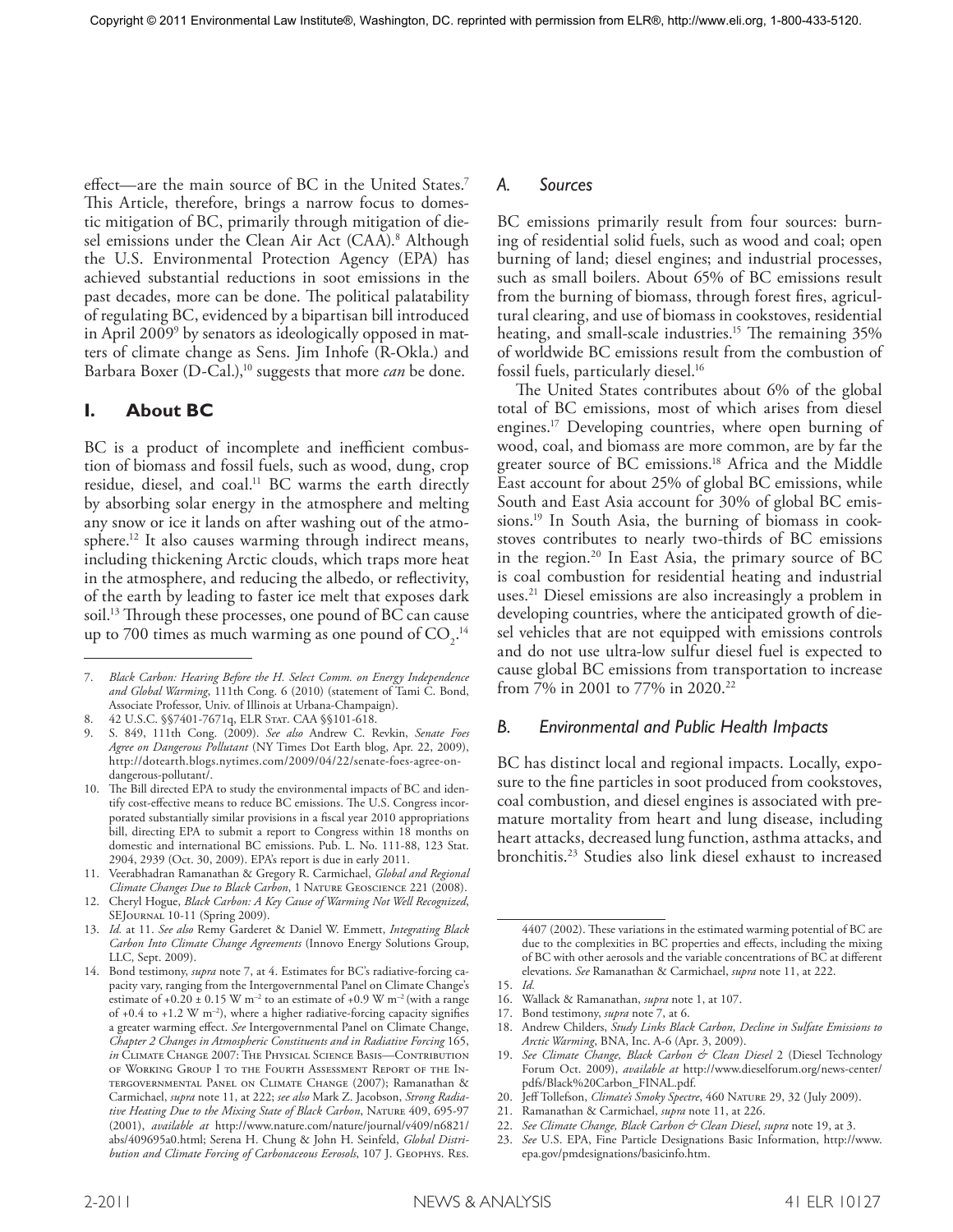incidence of lung cancer. 24 The World Health Organization estimates that indoor air pollution from cooking and residential heating causes 1.6 million premature deaths each year. 25 Diesel particulate emissions are estimated to have caused over 21,000 premature deaths in the United States in 2010. 26

In terms of regional effects, BC interacts with other aerosols to form hotspots of atmospheric solar heating, which have been identified in South Asia, eastern China, most of Southeast Asia, regions of Africa, Central America and Mexico, and parts of South America. 27 Additionally, BC is swept only a relatively short distance from its source before falling out of the atmosphere, where its absorption of sunlight contributes to rapid melting of any ice or snow on which it lands. 28 Arctic sea ice is melting as much as a result of regional BC emissions as a result of warming caused by greenhouse gases  $(GHGs),<sup>29</sup>$  and BC is thought to have caused about one-third of the glacial retreat in the Himalayas. 30

Scientific uncertainty remains, however, concerning the complex interactions between BC and other aerosols caused by anthropogenic pollution, like sulfates and the light-colored particles in soot, which actually reflect sunlight and therefore have a cooling effect. 31 Because BC is emitted with and interacts with these other aerosols, its net climate effects vary depending on the source, location, and timing of emissions and the composition of aerosols in the atmosphere. 32 As far as sources go, the current state of scientific knowledge suggests that diesel engine emissions have the greatest composition of warming BC, followed by emissions from residential cooking and heating. 33 Open burning of biomass contains the smallest fraction of BC and the largest fraction of cooling pollutants. 34 According to some studies, fossil fuel soot, dominated as it is by BC, has three times the warming effect of biomass soot. 35

### *C. Policy Appeal and a Word on International Mitigation*

Mitigation of BC is an appealing policy goal for a number of reasons. First, BC's existence as the byproduct of inefficient combustion is notable: unlike  $CO<sub>2</sub>$  and other GHGs, BC is not an essential byproduct of our current sources of energy.<sup>36</sup> Therefore, unlike  $CO<sub>2</sub>$ , mitigation of which requires cutting back on energy consumption in part, BC can be reduced without necessarily limiting the underlying emissions-producing activity. Furthermore, the fact that mitigating BC has near-term local and regional benefits eliminates a difficulty that has plagued GHG mitigation policy, which would not result in palpable improvement in the near term or for any particular area. These characteristics of mitigation policy are particularly relevant internationally insofar as developing countries are reluctant to adopt measures to address emissions that historically have come largely from developed countries, that would restrict economic development, and whose benefits would be globally diffuse. BC mitigation in developing countries, on the other hand, would not prohibit the underlying emissioncausing activity and would reap immediate benefits for local public health and address regional warming and glacier melt.

Given that the majority of BC emissions arises from non-U.S. sources, the greatest opportunities for mitigation lie in the international arena, and momentum has been gathering on this front. The Arctic Council, comprised of representatives from Canada, Denmark, Finland, Iceland, Norway, Russia, Sweden, the United States, and local indigenous populations, formed a task force in April 2009 to examine  $BC$  and other non- $CO<sub>2</sub>$  climate forcers in the Arctic region; the task force is expected to make mitigation recommendations in April 2011. 37 The fifteenth Conference of Parties to the United Nations Framework Convention on Climate Change held in Copenhagen in December 2009 established the Safe Access to Firewood and Alternative Energy in Humanitarian Settings project, which aims to scale up distribution of fuel-efficient stoves in developing countries. 38 Additionally, an Ad Hoc Expert Group on Black Carbon has been formed under the United Nations Convention on Long-Range Transboundary Air Pollution. Commentators also have discussed the possibility of developing BC mitigation as an offset project or having BC

icy-relevant\_summary\_Final.pdf [hereinafter A Policy-Relevant Summary of BC]; Bond testimony, *supra* note 7.

36. Wallack & Ramanathan, *supra* note 1, at 106.

<sup>24.</sup> Control of Air Pollution From New Motor Vehicles: Heavy-Duty Engine and Vehicle Standards and Highway Diesel Fuel Sulfur Control Requirements, 66 Fed. Reg. 5002 (Jan. 18, 2001).

<sup>25.</sup> *See* World Health Organization, *Indoor Air Pollution and Health*, *at* http:// www.who.int/mediacentre/factsheets/fs292/en/index.html.

<sup>26.</sup> *Diesel and Health in America: The Lingering Threat* 1 (Clean Air Task Force, Feb. 2005), *available at* http://www.catf.us/resources/publications/files/ Diesel\_Health\_in\_America.pdf.

<sup>27.</sup> Ramanathan & Carmichael, *supra* note 11, at 221.

<sup>28.</sup> *Id.*

<sup>29.</sup> Wallack & Ramanathan, *supra* note 1, at 106; *Black Carbon: Hearing Before the H. Select Comm. on Energy Independence and Global Warming*, 111th Cong. (2010) (statement of Dr. Drew T. Shindell, Senior Scientist, NASA Goddard Inst. for Space Studies). *See also* Surabi Menon et al., *Black Carbon Aerosols and the Third Polar Ice Cap*, Atmos. Chem. Phys. Discuss. 9, 26593- 625 (2009), http://www.atmos-chem-phys-discuss.net/9/26593/2009/ acpd-9-26593-2009.html; James Hansen et al., *Black Soot and the Survival of Tibetan Glaciers*, Proc. Nat. Acad. Sci. (Dec. 8, 2009), http://www.pnas. org/content/early/2009/12/07/0910444106.full.pdf+html.

<sup>30.</sup> Tollefson, *supra* note 20, at 32.

<sup>31.</sup> *Id.*; Johannes Quaas, *Smoke and Climate Change*, 325 Sci. 153 (July 10, 2009).

<sup>32.</sup> *See* Endangerment and Cause or Contribute Findings for Greenhouse Gases Under Section 202(a) of the Clean Air Act, 74 Fed. Reg. 66496, 66520 (Dec. 15, 2009) [hereinafter GHG Endangerment Finding].

<sup>33.</sup> *Id.* at 66520; Garderet & Emmett, *supra* note 13, at 9 (explaining that reducing fossil fuel BC emissions has a greater cooling effect on the climate than reducing the same amount of BC emissions from biomass burning).

<sup>34.</sup> *A Policy-Relevant Summary of Black Carbon Climate Science and Appropriate Emission Control Technologies* 8 (Int'l Council on Clean Transportation, June 2009), *available at* http://www.theicct.org/documents/0000/1022/BC\_pol-

<sup>35.</sup> Garderet & Emmett, *supra* note 13, at 10.

<sup>37.</sup> Marcus Hoy, *Arctic Task Force Will Tackle Emissions of Black Carbon, Methane in Polar Region*, BNA A-5 (May 1, 2009).

<sup>38.</sup> *See* United Nations World Food Programme, *WFP Launches Safe Stoves Initiative to Protect Women and Save Fuel*, Dec. 16, 2009, http://www.wfp.org/news/ news-release/wfp-launches-safe-stoves-initiative-protect-women-and-save-fuel.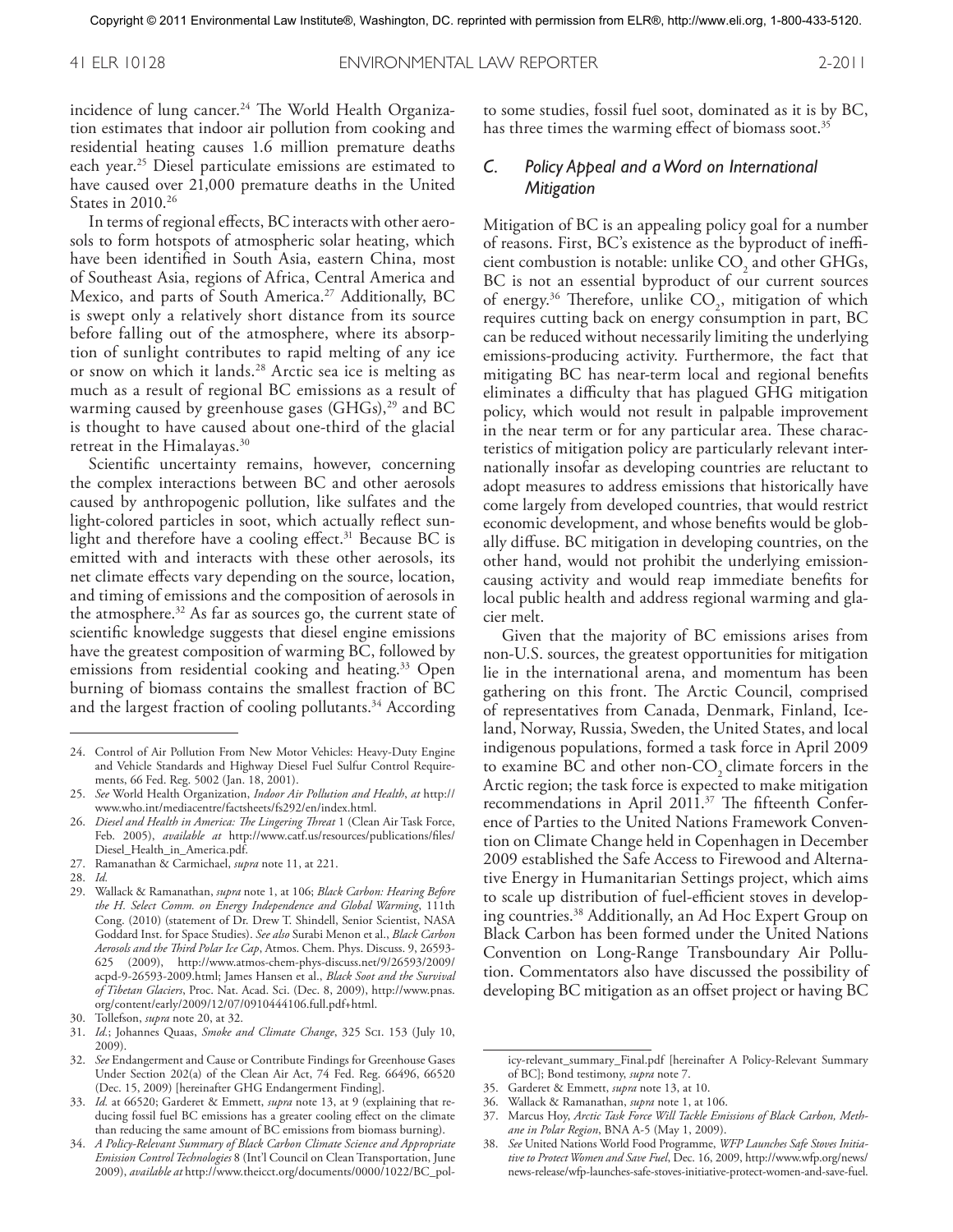mitigation policies implemented as "nationally appropriate mitigation actions" by developing countries. 39

The U.S. role in international BC mitigation lies in financing and facilitating international efforts. 40 For instance, to replace the 500 million existing biomassfueled cookstoves with cleaner burning, efficient stoves, <sup>41</sup> the United States could help fund and disseminate cleaner stoves, including through program coordination, distribution, and proper disposal of old stoves. <sup>42</sup> The Waxman-Markey Bill that passed the U.S. House of Representatives in June 2009 considered precisely this, requiring EPA to issue recommendations "to bring clean, efficient, safe, and affordable stoves, fuels, or both stoves and fuels to residents of developing countries," including a "large-scale implementation strategy with a goal of collectively reaching 20,000,000 homes" and increasing "stove efficiency by over 50 percent." 43

Given that fossil fuel soot from burning diesel has a stronger warming effect than biofuel soot, however, and that EPA is empowered to mitigate diesel emissions, the balance of this Article discusses actions to further domestic mitigation of diesel emissions.

# **II. Mitigating BC Through the National Ambient Air Quality Standards**

One of the primary means of domestic mitigation under the CAA is through the establishment of national ambient air quality standards (NAAQS), which are generally implemented by the states through state implementation plans (SIPs). 44 BC is a component of PM, which is already regulated as one of the six criteria pollutants with designated NAAQS.<sup>45</sup> Air quality standards for  $PM_{10}$  or coarse PM with a diameter of 10 micrometers or less, were first established in 1971. BC, specifically, is a component of  $\text{PM}_{2.5}$ , fine PM with a diameter of 2.5 micrometers or less, for which standards were first established in 1997 and made more stringent in 2006. 46

- 41. Schneider testimony, *supra* note 39, at 15.
- 42. *Id.* at 16.
- 43. H.R. 2454, §851.
- 44. CAA §108.
- 45. *See* GHG Endangerment Finding, *supra* note 32, at 66519-20.

A policy difficulty with respect to BC and climate change lies in the scientific uncertainty regarding the precise interactions of PM in the atmosphere. 47 PM is a complex mixture of chemically and physically diverse solids and liquid droplets, of which BC is only one component. Some of the components, like BC, are directly emitted by a source. Other components of PM are formed only upon interactions in the atmosphere. Sulfates and nitrates, for instance, are formed in the atmosphere from emissions of sulfur dioxide  $(SO_2)$  and nitrogen oxide  $(NO_x)$ , both of which are among the six criteria pollutants regulated under the CAA. Moreover, while some of the components of the PM mixture, like sulfates and nitrates, have a cooling effect, others, like BC, have a warming effect.

The CAA's designation of this entire complex mixture as a single pollutant—PM—makes it difficult to assess the specific climate impacts of PM and to regulate accordingly. Thus far, mitigation of PM has been effected through control of direct PM emissions (through installation of scrubbers, filters, and more efficient technologies),<sup>48</sup> efforts to reduce interstate transport of  $NO_x$  (as through the  $NO_x$ SIP Call<sup>49</sup>), and efforts to reduce  $NO<sub>x</sub>$  and  $SO<sub>2</sub>$  emissions from power plants (as through the Clean Air Interstate Rule<sup>50</sup> and its proposed replacement, the Transport Rule<sup>51</sup>). Although such reduction of  $NO<sub>x</sub>$  and  $SO<sub>2</sub>$  contributes to mitigation of PM as a whole, these policies do not necessarily contribute to the mitigation of the BC component of PM. In fact, air quality policies enacted since the 1970s that have successfully reduced  $NO<sub>x</sub>$  and  $SO<sub>2</sub>$  actually may have led to accelerated warming, as the decrease in the cooling effects of sulfate and nitrate aerosols in the atmosphere "unmasks" the heating caused by GHGs. $^{52}$ 

EPA is directed by the CAA to review NAAQS every five years, and is currently conducting a PM NAAQS review in which it is also addressing the U.S. Court of Appeals for the District of Columbia (D.C.) Circuit's remand<sup>53</sup> of portions of the 2006 PM NAAQS. 54 The independent Clean Air Scientific Advisory Committee (CASAC) that issues recommendations in the NAAQS review process has pressed EPA to pay greater attention to the climate implications of PM. In an April 2009 draft review, the Committee urged EPA to consider "[t]he implications of PM size and composition for climate effects," and recommended that

- 51. Federal Implementation Plans to Reduce Interstate Transport of Fine Particulate Matter and Ozone, 75 Fed. Reg. 45210 (Aug. 2, 2010).
- 52. *See* Shindell testimony, *supra* note 29.
- 53. *See* note 46.
- 54. EPA Science Advisors Urge Greater Focus on Climate Effects in PM Review, *supra* note 47.

<sup>39.</sup> *See* Garderet & Emmett, *supra* note 13; Wallack & Ramanathan, *supra* note 1; *Black Carbon: Hearing Before the H. Select Comm. on Energy Independence and Global Warming*, 111th Cong. (2010) (statement of Conrad Schneider, Advocacy Director, Clean Air Task Force).

<sup>40.</sup> David B. Hunter, *International Climate Negotiations: Opportunities and Challenges for the Obama Administration*, 19 DUKE ENVTL. L. & POL'Y F. 247, 273 (2009).

<sup>46.</sup> In 2009, the U.S. Court of Appeals for the District of Columbia (D.C.) Circuit remanded, but did not vacate, portions of the 2006 revision of the PM NAAQS for further justification. American Farm Bureau Federation v. EPA, 559 F.3d 512 (D.C. Cir. 2009). EPA is responding to the court's remand as part of the current review of the PM NAAQS. In the meantime, EPA has proceeded to enforce the 2006 24-hour  $PM_{2.5}$  NAAQS, which was not challenged in the suit, and recently notified 29 states and territories of their failure to meet the CAA's deadlines for submitting SIPs to meet the standard. *See* Finding of Failure to Submit Section 110 State Implementation Plans for Interstate Transport for the 2006 National Ambient Air Quality Standards for Fine Particulate Matter, 75 Fed. Reg. 32673 (June 9, 2010) (to be codified at 40 C.F.R. pt. 52).

<sup>47.</sup> EPA Science Advisors Urge Greater Focus on Climate Effects in PM Review (InsideEPA.com, May 19, 2009) (noting that "PM-climate synergies are complicated and not entirely understood").

<sup>48.</sup> *See* U.S. EPA, List of Potential Control Measures for PM<sub>2.5</sub> and Precursors, *available at* http://www.epa.gov/pm/measures/pm\_control\_measures\_tables\_ver1.pdf.

<sup>49.</sup> Finding of Significant Contribution and Rulemaking for Certain States in the Ozone Transport Assessment Group Region for Purposes of Reducing Regional Transport of Ozone, 63 Fed. Reg. 57356 (Oct. 27, 1998) (codified at 40 C.F.R. pts. 51, 72, 75, 96).

<sup>50.</sup> Rule to Reduce Interstate Transport of Fine Particulate Matter and Ozone (Clean Air Interstate Rule), 70 Fed. Reg. 25162 (May 12, 2005).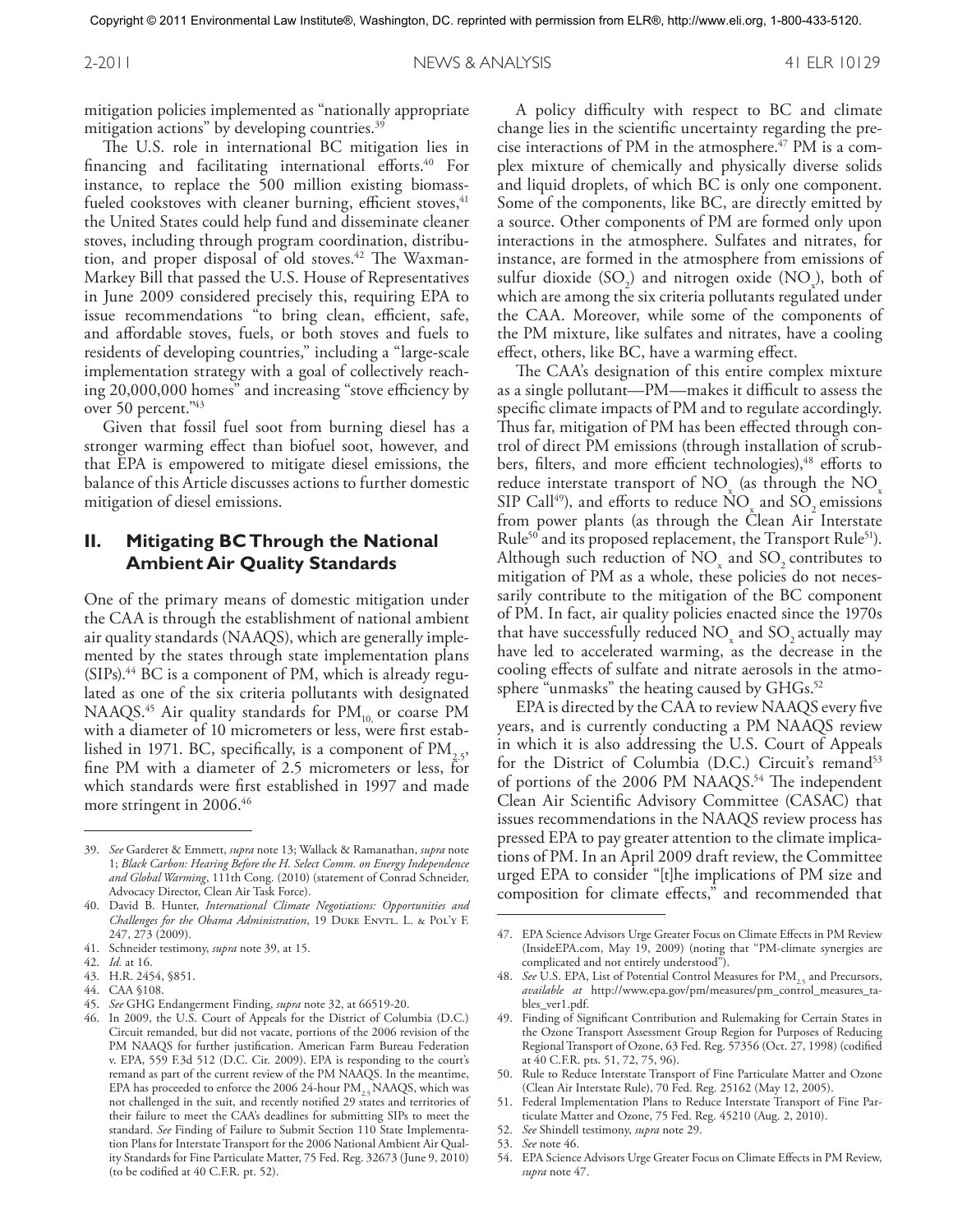EPA detail the "differential effects of different PM components, the relative contributions of PM components originating in the U.S. to global aerosol and radiation budgets, and discussion of potential health effects of PM-induced climate changes."55

A subsequent CASAC review of revised EPA documents, issued in May 2010, agreed with "preliminary [EPA] conclusions on the climate impact of [atmospheric PM]"—that there is "insufficient evidence on which to base a national standard."56 However, the CASAC went on to emphasize that a "causal relationship" between PM and climate change "is established" and "the risk of aerosol impact on climate is high," and consequently urged: "[F] urther research on a regional basis is urgently required. This need should be strongly voiced ... and research should be undertaken sooner rather than later. If possible, research should be designed and begun now to be included in future assessments of the NAAQS."57

If it follows the Committee's recommendations, EPA can begin to parse the climate impacts of various PM components, including BC, and thereby start the process of harmonizing conventional air quality considerations with climate change considerations. Rather than the traditional singular focus on air quality, for instance, mitigation policy could be targeted at sources whose emissions contain the lowest ratio of cooling aerosols in relation to BC to ensure that mitigation also results in decreased warming. "By targeting emissions rich in black carbon, carbon monoxide and volatile organic compounds (warming aerosols) relative to sulfur dioxide and nitrogen oxides (cooling aerosols), many options are available that will simultaneously benefit climate change."58

#### **III. Mitigating BC From Mobile Sources**

In 2009, mobile sources in the United States, comprised of about 13 million on-highway vehicles, 7 million nonroad engines, and 47,000 locomotive and marine engines, produced about 300,000 tons of directly emitted  $\text{PM}_{2.5}$ <sup>59</sup> EPA can target fossil fuel soot with the greatest composition of warming BC by targeting these emissions under its Title II authority to regulate mobile sources.

Section 202 of the CAA authorizes EPA to regulate emissions of "any air pollutant from any class or classes of new motor vehicles or new motor vehicle engines" that "cause, or contribute to, air pollution which may reasonably be anticipated to endanger public health or welfare."60 The Act directs EPA to set standards for new heavy-duty vehicles or engines,<sup>61</sup> and also authorizes EPA to "prescribe requirements to control rebuilding practices, including standards applicable to emissions from any rebuilt heavyduty engines (whether or not the engine is past its statutory useful life)."62

Section 213 establishes a regulatory program to reduce emissions from new *nonroad* engines and vehicles, a category that includes construction and mining equipment, marine engines, and locomotives. 63 Under this section, EPA is required to promulgate regulations to address emissions of carbon monoxide (CO),  $NO<sub>x</sub>$ , and volatile organic compounds (VOCs) from new nonroad engines and vehicles that "are significant contributors" to ozone or CO NAAQS nonattainment in more than one area. 64 EPA is also authorized to regulate additional pollutants from new nonroad engines or vehicles (other than  $CO$ ,  $NO_x$ , and  $VOCs$ ) if it determines that the emissions "significantly contribute to air pollution which may reasonably be anticipated to endanger public health or welfare."65

EPA is further authorized under §231 to regulate "any air pollutant" from new or existing aircraft engines that "causes, or contributes to, air pollution which may reasonably be anticipated to endanger public health or welfare."<sup>66</sup>

As the following section shows, EPA already has taken significant steps to reduce diesel emissions from new mobile sources with a focus on minimizing PM and  $NO_x$ . EPA launched the National Clean Diesel Campaign in 2000, for instance, which incorporated both regulatory approaches that set standards for new engines and voluntary programs that encouraged mitigation of emissions from existing engines. However, at least three avenues under Title II have not been, and should be, utilized to further control BC emissions. 67 First, EPA should use its

- 64. *Id.* §213(a)(2)-(3).
- 65. *Id.* §213(a)(4).

<sup>55.</sup> CASAC PM Review Panel, *Deliberative Draft Letter for Discussion Re: CASAC Comments on First External Review Draft of Integrated Science Assessment for Particulate Matter* 2, 12 (Apr. 30, 2009), *available at* http://yosemite.epa.gov/ sab/sabproduct.nsf/264cb1227d55e02c85257402007446a4/DBB7F852 66AB19F28525759F007138BE/\$File/CASAC+Draft+ISA+Letter+for+5- 7-09+CASAC+PM+Rev+Panel+Mtg.pdf. *See also* Andrew Childers, *EPA Advisers Want Science Assessment of Particulates to Include Climate Change*, BNA A-2 (May 8, 2009).

<sup>56.</sup> CASAC PM Review Panel, *CASAC Review of Policy Assessment for the Review of the PM NAAQS—First External Review Draft (March 2010)* 21 (May 17, 2010), *available at* http://yosemite.epa.gov/sab/sabproduct.nsf/264cb1 227d55e02c85257402007446a4/E504EE3276D87A9E8525772700647A FB/\$File/EPA-CASAC-10-011-unsigned.pdf. The review refers to "atmospheric particulate matter" as "aerosols."

<sup>57.</sup> *Id.*

<sup>58.</sup> Shindell testimony, *supra* note 29.

<sup>59.</sup> U.S. EPA, *Report to Congress: Highlights of the Diesel Emissions Reduction Program* 9 (2008), *available at* http://epa.gov/cleandiesel/ documents/420r09006.pdf [hereinafter *Report to Congress*]

<sup>60.</sup> CAA §202, 42 U.S.C. §7521. EPA issued an endangerment finding for GHGs under this section, Endangerment and Cause or Contribute Findings for Greenhouse Gases Under Section 202(a) of the Clean Air Act, 74 Fed. Reg. 66496 (Dec. 15, 2009) (to be codified at 40 C.F.R. ch. I), and has since worked with the National Highway Traffic Safety Administration to promulgate standards for light-duty vehicles, effective July 6, 2010, that will reduce GHG emissions and improve fuel economy. Light-Duty Vehicle Greenhouse Gas Emission Standards and Corporate Average Fuel Economy Standards; Final Rule, 75 Fed. Reg. 25324 (May 7, 2010).

<sup>61.</sup> CAA §202(a)(3)(A)(i).

<sup>62.</sup> *Id.* §202(a)(3)(D).

<sup>63.</sup> *Id.* §213(a)(3)-(4).

<sup>66.</sup> *Id.* §231(a)(2)(A).

<sup>67.</sup> A complaint was filed in June 2010 by the Center for Biological Diversity and other environmental groups in D.C. district court challenging EPA's failure to respond to petitions requesting that EPA make an endangerment finding for GHG and BC emissions from marine vessels, aircraft engines, and other nonroad vehicles and engines. Center for Biological Diversity et al. v. EPA (D.D.C. June 11, 2010), *available at* http://www.earthjustice.org/ library/legal\_docs/mobile-source-ghg-petitions-complaint-10-06-11-final. pdf. In September 2010, a rulemaking petition to EPA was filed requesting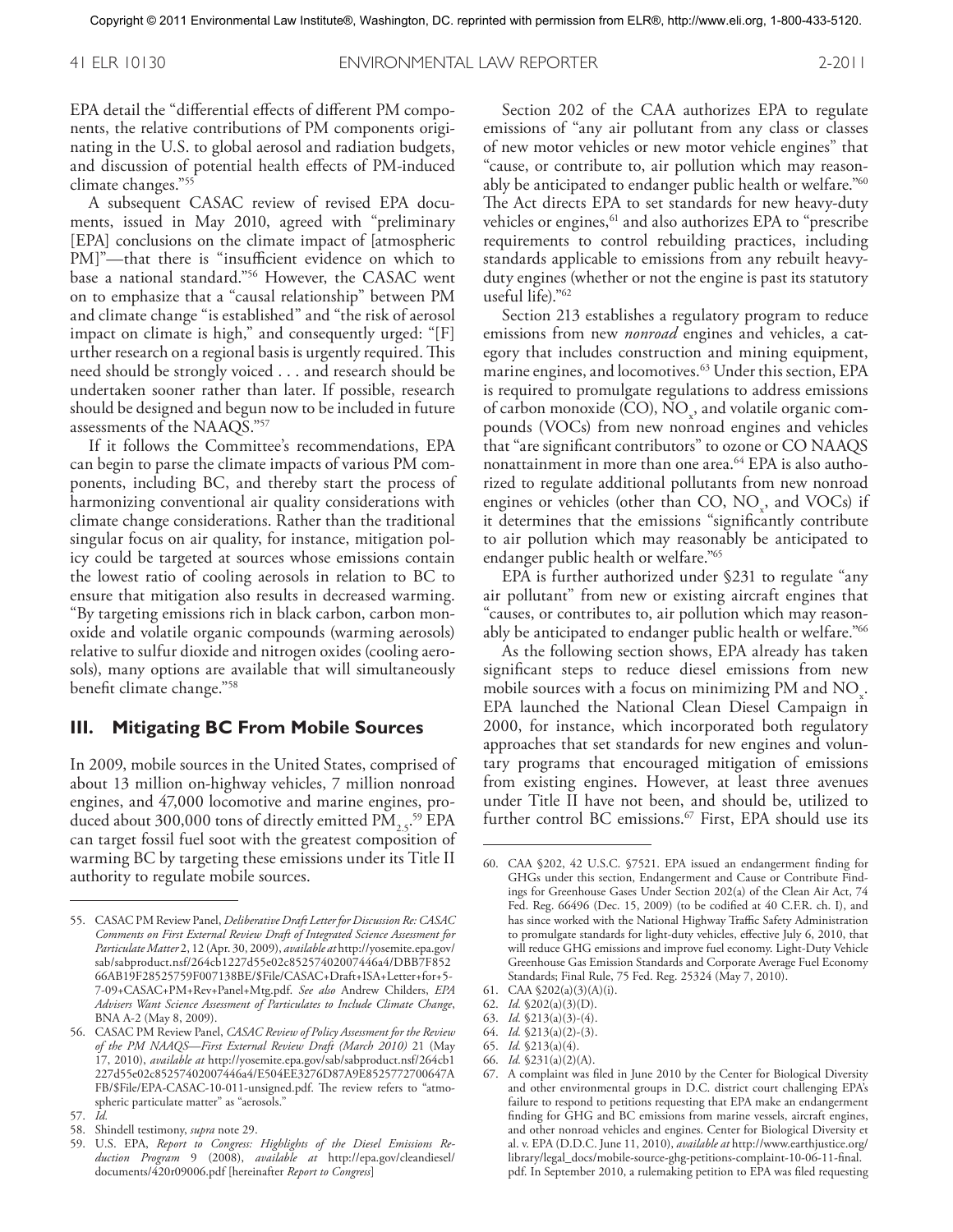§202 authority to promulgate regulations requiring clean diesel retrofits when heavy-duty engines are rebuilt. Second, EPA should exercise its authority under §213 to regulate rebuilding practices of nonroad engines. Finally, EPA should exercise its §231 authority to regulate BC emissions from aircraft engines. Given EPA's limited reach over in-use diesel engines and the limited funds available for voluntary programs, a national strategy to mitigate BC emissions also should include state and municipal mandates regarding low-sulfur fuels, retrofits, and accelerated fleet turnover.

# *A. Setting Standards for New Diesel Vehicles and Engines*

Minimizing BC emissions from diesel engines requires both advanced technologies to control emissions and lower sulfur content in diesel fuel. Lower sulfur content, which results in a cleaner burning fuel, is necessary because sulfur damages the advanced emissions control systems that minimize PM. Over the past decades, EPA has used its Title II authority to enact major initiatives that have required both use of ultra-low sulfur diesel (ULSD) fuel—fuel with a maximum sulfur content of 15 parts per million (ppm) and set PM emission standards for new on-road and nonroad diesel vehicles and engines.

The 2007 Clean Diesel Trucks and Buses Rule finalized in 2001, for instance, set emission standards for new heavy-duty highway vehicles beginning with the 2007 model year and required a 97% reduction in the sulfur content of highway diesel fuel. 68 Pursuant to the rule's sulfur content requirement, refiners began producing ULSD fuel for use in highway vehicles in June 2006. The rule gave engine manufacturers flexibility to meet the new standards through a phase-in approach from 2007 to 2010. EPA estimates that the program will "reduce particulate matter and oxides of nitrogen emissions from heavy duty engines by 90 percent and 95 percent below [2001] standard levels, respectively,"69 which reduces soot by 110,000 tons per year and prevents 8,300 premature deaths. $^{70}$ 

EPA finalized a similar program in 2004 to address emissions from new nonroad diesel engines, which produce 47% of mobile source diesel PM emissions nationwide. 71 The 2004 Clean Air Nonroad Diesel Rule established a program requiring emissions controls on diesel engines

used in most construction, agricultural, industrial, and mining equipment, beginning with the 2008 model year and phased in through 2015. 72 EPA estimates that the standards will reduce PM emissions by 95% (as well as reduce  $NO<sub>x</sub>$  by 90% and virtually eliminate sulfur oxide emissions) from nonroad diesel engines. The rule also included fuel controls, which took effect in mid-2007 and are still being phased in, that regulate nonroad diesel fuel used in nonroad diesel engines, locomotives, and marine vessels. Sulfur levels in such diesel fuel will ultimately be capped at 15 ppm, a greater than 99% reduction in sulfur content. When the fleet of older nonroad engines has turned over by 2030, it is estimated that the Clean Air Nonroad Diesel Rule will reduce  $PM_{2.5}$  by 129,000 tons annually and prevent 12,000 premature deaths in the United States each year. 73

# *B. Addressing the Existing Fleet of Diesel Vehicles and Engines*

As the foregoing section shows, EPA has been active in using its Title II authority to require diesel emission reductions from *newly manufactured* diesel engines and vehicles. These EPA rulemakings under the CAA have contributed substantially to mitigation of direct PM emissions, and hence BC mitigation. But diesel engines operate for one million or more miles before replacement and stay in use for decades. 74 Therefore, setting standards for new technologies and fuels, although important, fails to address substantial BC emissions from the existing fleet of diesel engines.

Diesel engines are rebuilt, rather than replaced, at the end of their useful lifetimes, and existing heavy-duty vehicle engines are often rebuilt multiple times before being scrapped. 75 Currently, other than regulations mandated by the CAA for urban buses, there is no requirement to rebuild diesel engines to meet more stringent standards. Instead, many diesel engines are rebuilt to meet the standards in effect at the time of their original manufacture. $^{76}$ In testimony before the U.S. Congress, the Clean Air Task Force emphasized that "the best opportunity to reduce diesel black carbon" in the United States lies in "retrofitting existing diesel engines ... and adopting policies to accelerate fleet turnover to new engines already fitted with filter technology."77

75. Schneider testimony, *supra* note 39, at 5.

77. Schneider testimony, *supra* note 39, at 10.

that it promulgate regulations to reduce GHG and BC emissions from locomotives pursuant to the CAA. Petition for Rulemaking Under the Clean Air Act to Reduce Greenhouse Gas and Black Carbon Emissions From Locomotives (Sept. 21, 2010), http://www.biologicaldiversity.org/programs/ climate\_law\_institute/transportation\_and\_global\_warming/pdfs/Locomotives\_Petition\_09\_21\_2010.pdf.

<sup>68.</sup> Control of Air Pollution From New Motor Vehicles: Heavy-Duty Engine and Vehicle Standards and Highway Diesel Fuel Sulfur Control Requirements, 66 Fed. Reg. 5002 (Jan. 18, 2001).

<sup>69.</sup> *Id.* at 5002.

<sup>70.</sup> *See* U.S. EPA, Heavy-Duty Highway Diesel Program, *at* www.epa.gov/otaq/ highway-diesel/index.htm.

<sup>71.</sup> Case Studies of Construction Equipment Diesel Retrofit Projects 2 (Manufacturers of Emission Controls Assoc. July 2009), *available at* http://www. meca.org/galleries/default-file/Construction%20retrofit%20case%20studies%20July%202009.pdf.

<sup>72.</sup> Control of Emissions of Air Pollution From Nonroad Diesel Engines and Fuel, 69 Fed. Reg. 38958 (June 29, 2004).

<sup>73.</sup> *Id.* at 38958.

<sup>74.</sup> Notice of Agency Completion of Study Regarding Heavy-Duty Engine Rebuilding Practices and Availability of Documents, 60 Fed. Reg. 42881 (Aug. 17, 1995).

<sup>76.</sup> Retrofitting Emission Controls for Diesel-Powered Vehicles 9 (Manufacturers of Emission Controls Assoc. Oct. 2009), *available at* http://www. meca.org/galleries/default-file/MECA%20diesel%20retrofit%20white%20 paper%201009.pdf.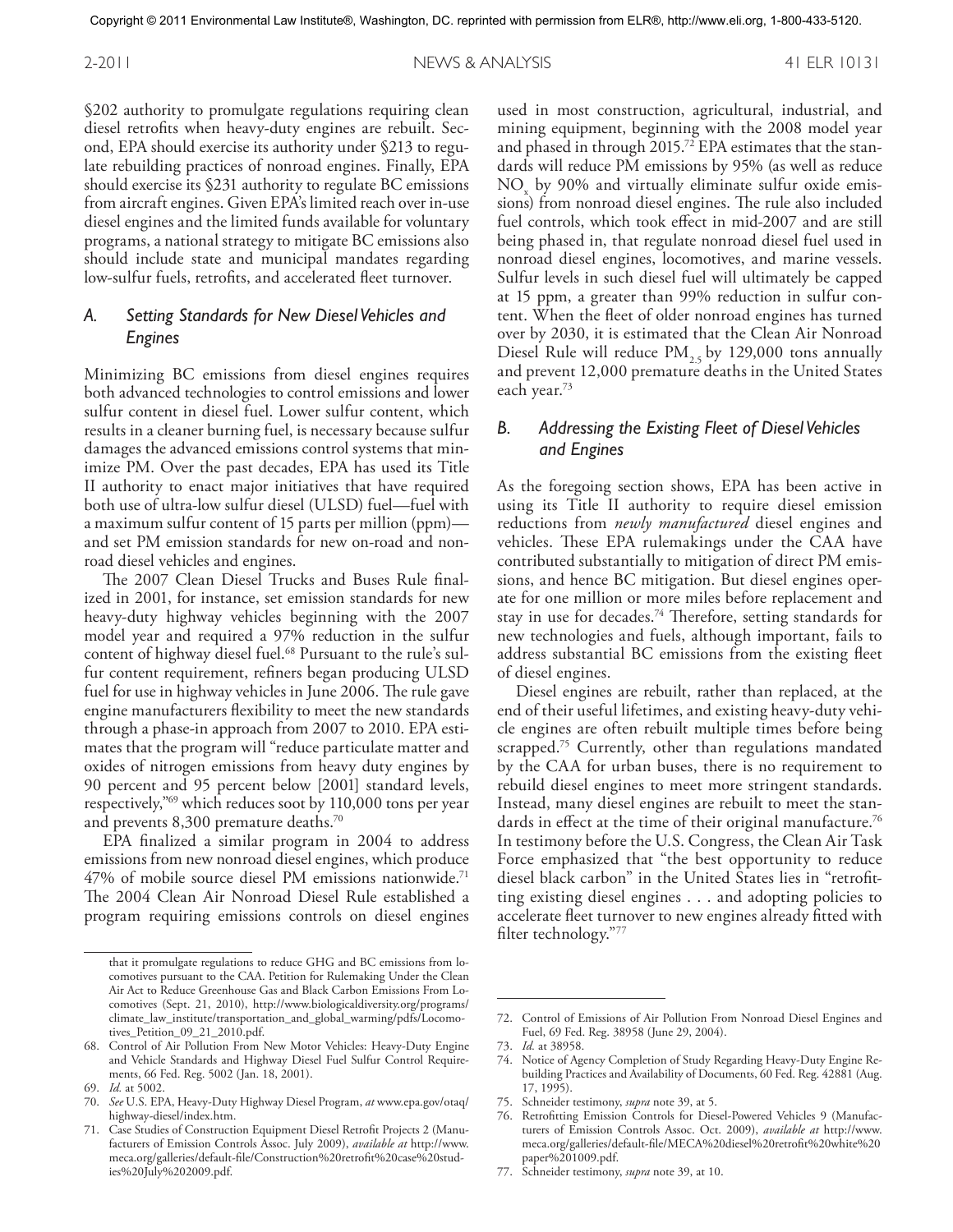#### 1. Regulating Engine Rebuilding Practices

EPA has authority under  $$202(a)(3)(D)$  of the CAA to regulate rebuilding of heavy-duty vehicle engines. Although the CAA does not otherwise require specific rulemaking for particular types of vehicles, the statute singles out urban buses in §219, in which it requires EPA to use its §202 rebuilding authority to promulgate regulations to retrofit urban buses. 78 Specifically, the statute mandates that EPA use its §202 authority to require that buses operating in areas with a 1980 population of 750,000 or more and having engines replaced or rebuilt after 1995, implement "the best retrofit technology and maintenance practices reasonably achievable."79 EPA subsequently promulgated the 1994 Urban Bus Rule, which established provisions for the urban bus retrofit/rebuild program that affected all 1993 and earlier model year urban buses whose engines are rebuilt or replaced after January 1, 1995. 80

In the Urban Bus Rule, EPA noted that "[t]he time of rebuild is a logical time for the addition of emission controls because the engine is already disassembled . . . . "81 Despite recognizing the need to address dirty in-use diesel engines and its own power to regulate at a "logical" juncture, however, EPA has thus far failed to exercise its §202 authority for any type of heavy-duty engine other than urban buses. EPA could use this authority to require installation of diesel particulate filters (which can trap up to 90% of BC emissions) when heavy-duty vehicle engines are rebuilt. 82 The exercise of such authority could reach one million of the approximately 11 million existing diesel engines in use today. 83

# 2. EPA Efforts to Incentivize Voluntary Diesel Emission Reductions

EPA's approach toward the existing diesel fleet has focused instead on encouraging voluntary control strategies across five separate programs in its National Clean Diesel Campaign: Clean Agriculture, Clean Construction, Clean Ports, Clean School Bus, and Smartway Transport. 84 These nonregulatory initiatives provide technical and financial assistance to encourage implementation of various strategies to reduce emissions from the existing fleet. The strategies, all loosely termed "retrofit strategies," include: reducing idling, using cleaner fuels, properly maintaining engines, replacing older equipment or vehicles, replac-

- 80. 40 C.F.R. ch. I, subch. C, pt. 85, subpt. O.
- 81. Retrofit/Rebuild Requirements for 1993 and Earlier Model Year Urban Buses; Fuel Quality Regulations for Certification Diesel Test Fuel, 58 Fed. Reg. 21359, 21360 (Apr. 21, 1993).
- 82. Although particulate filters could slightly increase CO<sub>2</sub> emissions due to decreased engine efficiency, proper vehicle operation and maintenance can largely offset this increase. The overall conclusion remains that particulate filters "represent a win-win for air quality and climate." *See* Shindell testimony, *supra* note 29.
- 83. Schneider testimony, *supra* note 39, at 5.
- 84. *See* U.S. EPA, National Clean Diesel Campaign, http://www.epa.gov/cleandiesel/index.htm,

ing older engines (otherwise known as repowering), and installing retrofit devices on existing engines. As part of the Campaign, EPA has established, in conjunction with the California Air Resources Board, a list of verified emission control technologies that projects applying for federal funds are required to use. 85 EPA also has organized seven regional collaboratives involving states, municipalities, local nonprofit organizations, and industry to encourage regional reductions and public-private collaboration. EPA reports that the Campaign's nonregulatory initiatives have resulted in the retrofit of over 400,000 existing diesel engines and reduction of over 30,000 tons of PM. 86

The problem with the voluntary approach, however, is insufficient funding. The Diesel Emissions Reduction Act (DERA), enacted as a part of the Energy Policy Act of 2005,87 authorized appropriations of up to \$200 million for each of fiscal years 2007 through 2011, to encourage clean diesel activity. 88 The DERA directs 70% of its funds to EPA for a national grant and loan program consisting of three separate competitions: the National Clean Diesel Funding Assistance Program (to assist communities in reducing diesel emissions); the National Clean Diesel Emerging Technologies Program (to encourage deployment of new technologies and encourage private-sector investment in innovation); and the SmartWay Clean Diesel Finance Program (to leverage innovative financing methods for clean diesel technologies). 89 The remaining 30% of DERA funds are used for the State Clean Diesel Grant and Loan Program, which allocates funds under certain conditions to "support grant and loan programs administered by States that are designed to achieve significant reductions in diesel emissions."90

Congress' first appropriation under the DERA came in 2008, in the amount of \$49.2 million, less than one-quarter of the authorized amount. 91 In this first year, all 50 states elected to participate in the state allocation program, and 32 states were able to match federal funding and thereby receive additional incentive funding. 92 In 2009, the DERA received \$60 million in appropriations, and the American

92. *Report to Congress*, *supra* note 59, at 6, 27.

<sup>78.</sup> CAA §219(d).

<sup>79.</sup> *Id*.

<sup>85.</sup> *See* U.S. EPA, Diesel Retrofit Technology Verification, *at* http://www.epa. gov/otaq/retrofit/index.htm. EPA also recognizes the list of verified technologies approved by the California Air Resources Board.

<sup>86.</sup> *See* U.S. EPA, Clean Diesel Program Facts and Figures, http://www.epa.gov/ cleandiesel/documents/420f04040.htm.

<sup>87.</sup> Energy Policy Act, Title VII, Subtitle G, 42 U.S.C. §§16131-37, Pub. L. No. 105-98 (2005).

<sup>88.</sup> *Id.* at §§16132-16133, 16137. The U.S. Department of Transportation's Federal Highway Administration and Federal Transit Administration also jointly administer the Congestion Mitigation and Air Quality (CMAQ) program, which was authorized between 2005 and 2009 to provide funds to state transportation departments, metropolitan planning organizations, and transit agencies to invest in projects to reduce criteria air pollutants from transportation-related sources. States were required to prioritize diesel retrofits in distributing CMAQ funds. The program has not been reauthorized since 2009.

<sup>89.</sup> *See* 42 U.S.C. §16132.

<sup>90.</sup> 42 U.S.C. §16133. EPA issued a notice announcing the funding opportunity. *See* Energy Policy Act of 2005 Diesel Emissions Reduction Program; State Clean Diesel Grant Program Funding Fiscal Year 2008, 73 Fed. Reg. 12728 (Mar. 10, 2008).

<sup>91.</sup> *Id.* at 19.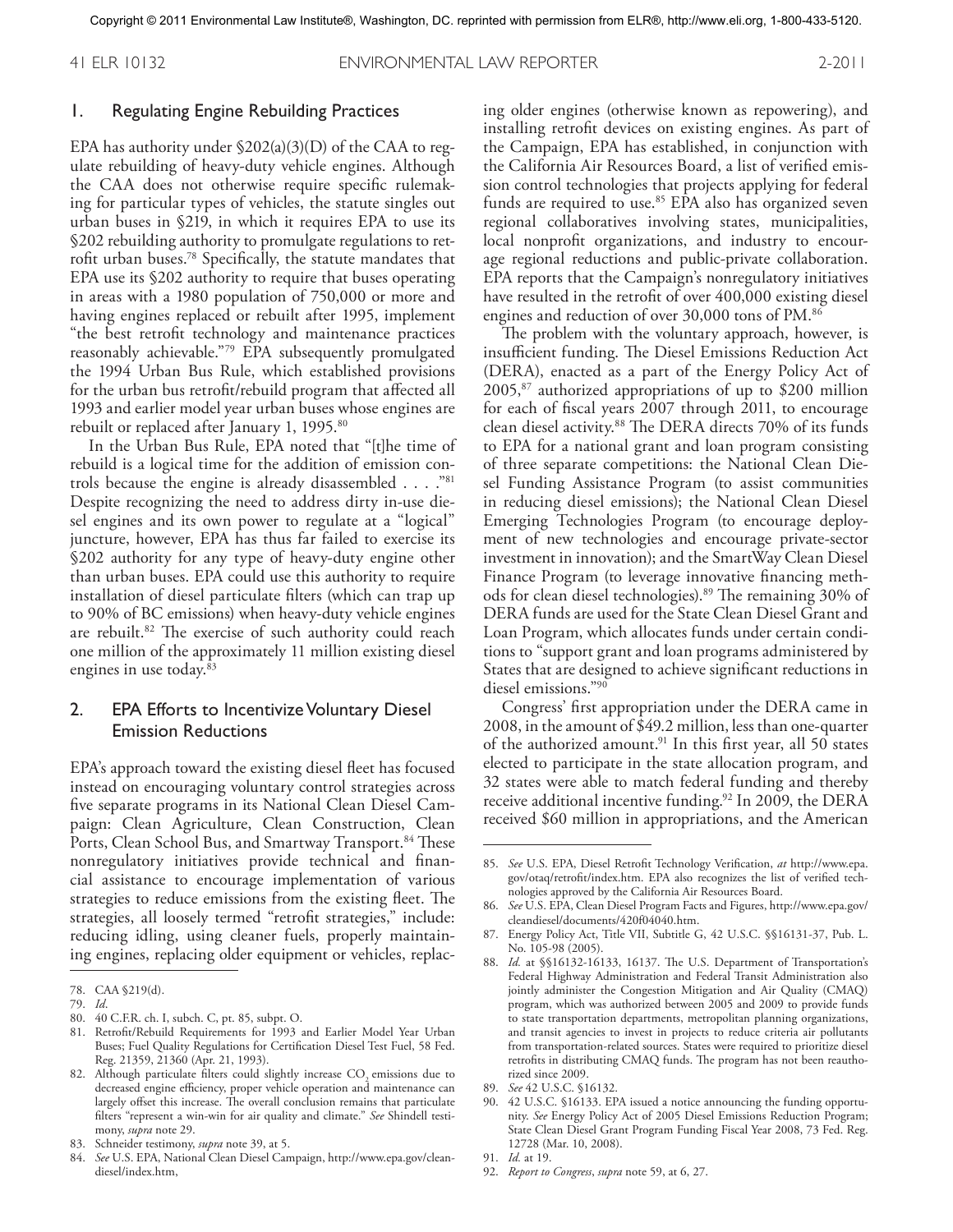Recovery and Reinvestment Act of 2009 directed an additional \$300 million to the DERA. 93 In response to this \$300 million appropriation, EPA received more than 600 applications requesting over \$2 billion in funding and offering more than \$2 billion in matching funds. 94 EPA is consequently "sitting on \$1.7 billion worth of requests for diesel retrofits that could be carried out immediately."95 Despite apparent demand, then, the lack of funding and mandates means that diesel retrofit technology has "barely penetrated the existing fleet."96

#### 3. The Role of States and Municipalities

The inadequacy of funding for voluntary programs and the limited reach of EPA's authority over in-use engines under the CAA means that states and municipalities play an important role in BC mitigation.

EPA has issued guidance on incorporating voluntary mobile source emission reduction programs in SIPs (VMEP guidance). 97 The VMEP guidance sets a limit of 3% on the extent to which reductions can count in a state's SIP. In other words, such reductions can count for no more than 3% of the total projected future year emissions reductions required for attainment of the appropriate NAAQS.<sup>98</sup> EPA issued related guidance in 2006 to help states quantify and use emission reductions from diesel retrofits to achieve SIP conformity.<sup>99</sup> In this guidance, EPA clarified that the 3% limit on voluntary reductions does not apply to state or local regulations or ordinances that are written into SIPs:

For example, retrofit projects would not be subject to the VMEP guidance if a state or local regulation or ordinance that required retrofit projects was included in the SIP. Another example of a project that would not be subject to the VMEP guidance would be a state program that is described in the SIP that requires state transportation construction contracts to be implemented with retrofitted construction equipment. 100

At the same time, DERA funds for the national loan and grant program cannot be used "to fund the costs of emissions reductions that are mandated under Federal, State or local law."101 But, "voluntary or elective emissions reduction measures ... *regardless of whether the reductions* 

*are included in the State implementation plan of a State*," are not considered "mandated."102 In other words, state or local programs encouraging voluntary reductions can count for only 3% of a state's SIP obligations, but regardless of whether such a voluntary program is included in a state's SIP, it is eligible to receive federal funds. State or local laws that *mandate* emission reductions, on the other hand, can be written without limit into the state's SIP, but such programs would not be eligible to receive federal funds.

This legal framework may have the perverse incentive of discouraging states and municipalities from enacting mandates on diesel retrofits, because creating a legal obligation would prevent eligible entities from receiving DERA funds for the reduction. On the other hand, several factors point to the limited appeal and scope of voluntary programs and the corresponding value of mandatory emission reductions. First, the 3% limit on the use of voluntary reductions in SIPs disincentivizes voluntary programs, insofar as states can only attribute a limited portion of emission reductions toward attainment of federal obligations. Second, DERA funds have been scarce and competition for the funds fierce. In the first year of the program, the National Clean Diesel Funding Assistance Program, one of the three national competitions administered by EPA, received 236 applications requesting five times the amount available. 103 Moreover, entities eligible for DERA funding include only "regional, State, local, or tribal agenc[ies]" and certain nonprofit organizations or institutions. 104 This limitation means that private fleet owners must partner with eligible entities to apply for and receive federal funds—a significant barrier to participation in voluntary programs. 105

Given the limitation of voluntary programs, mandatory requirements at the state and local levels can have a significant impact. These requirements could be fashioned to address the private entities that federal funding fails to incentivize, and the resulting diesel emission reductions could be incorporated without limit into an SIP. The California Air Resources Board's Diesel Risk Reduction Plan is a model in this arena. 106 Adopted in 2000 as a comprehensive plan to reduce diesel PM from on-road, off-road, and stationary diesel engines, the plan includes a mandatory retrofit program for most in-use diesel-powered vehicles in the state. A 2007 regulation required all existing nonroad diesel vehicles in the state—whether privately or publicly owned—to reduce diesel emissions. 107 A 2008 regulation similarly required existing heavy-duty diesel vehicles operating in the state to install retrofits and meet certain performance requirements between 2011 and 2013, and to

<sup>93.</sup> American Recovery and Reinvestment Act, Pub. L. No. 111-5, 170 (Feb. 17, 2009).

<sup>94.</sup> *Report to Congress*, *supra* note 59, at 7.

<sup>95.</sup> Schneider testimony, *supra* note 39, at 12; Stacy Feldman, *Black Carbon Crackdown Offers Fast-Action Solution to Slow Warming* (SolveClimate blog, Mar. 17, 2010), *available at* http://solveclimate.com/blog/20100317/ black-carbon-crackdown-offers-fast-action-solution-slow-warming.

<sup>96.</sup> Schneider testimony, *supra* note 39, at 10.

<sup>97.</sup> U.S. EPA, Guidance on Incorporating Voluntary Mobile Source Emission Reduction Programs in State Implementation Plans (SIPs) (1997), *available at* http://www.epa.gov/otaq/stateresources/policy/general/vmep-gud.pdf. 98. *Id.* at 5.

<sup>99.</sup> *See* U.S. EPA, Diesel Retrofits: Quantifying and Using Their Benefits in SIPs and Conformity—Guidance for State and Local Air and Transportation Agencies (2006), *available at* http://www.epa.gov/oms/stateresources/ transconf/policy/420b06005.pdf.

<sup>100.</sup> *Id*. at 12-13.

<sup>101.</sup> 42 U.S.C. §16132(d)(2)(A).

<sup>102.</sup> *Id.* §16132(d)(2)(B) (emphasis added).

<sup>103.</sup> *Report to Congress*, *supra* note 59, at 9.

<sup>104.</sup> 42 U.S.C. §16131(3).

<sup>105.</sup> *Report to Congress*, *supra* note 59, at 39.

<sup>106.</sup> *See* California Environmental Protection Agency Air Resources Board, Risk Reduction Plan to Reduce Particulate Matter Emissions From Diesel-Fueled Engines and Vehicles (2000), *available at* http://www.arb.ca.gov/diesel/ documents/rrpfinal.pdf.

<sup>107.</sup> CAL. CODE REGS. tit. 13, §2449. The California Air Resources Board delayed the regulation's  $\rm NO_{x}$  and PM requirements, but reporting, labeling, idling, and disclosure requirements are still in effect.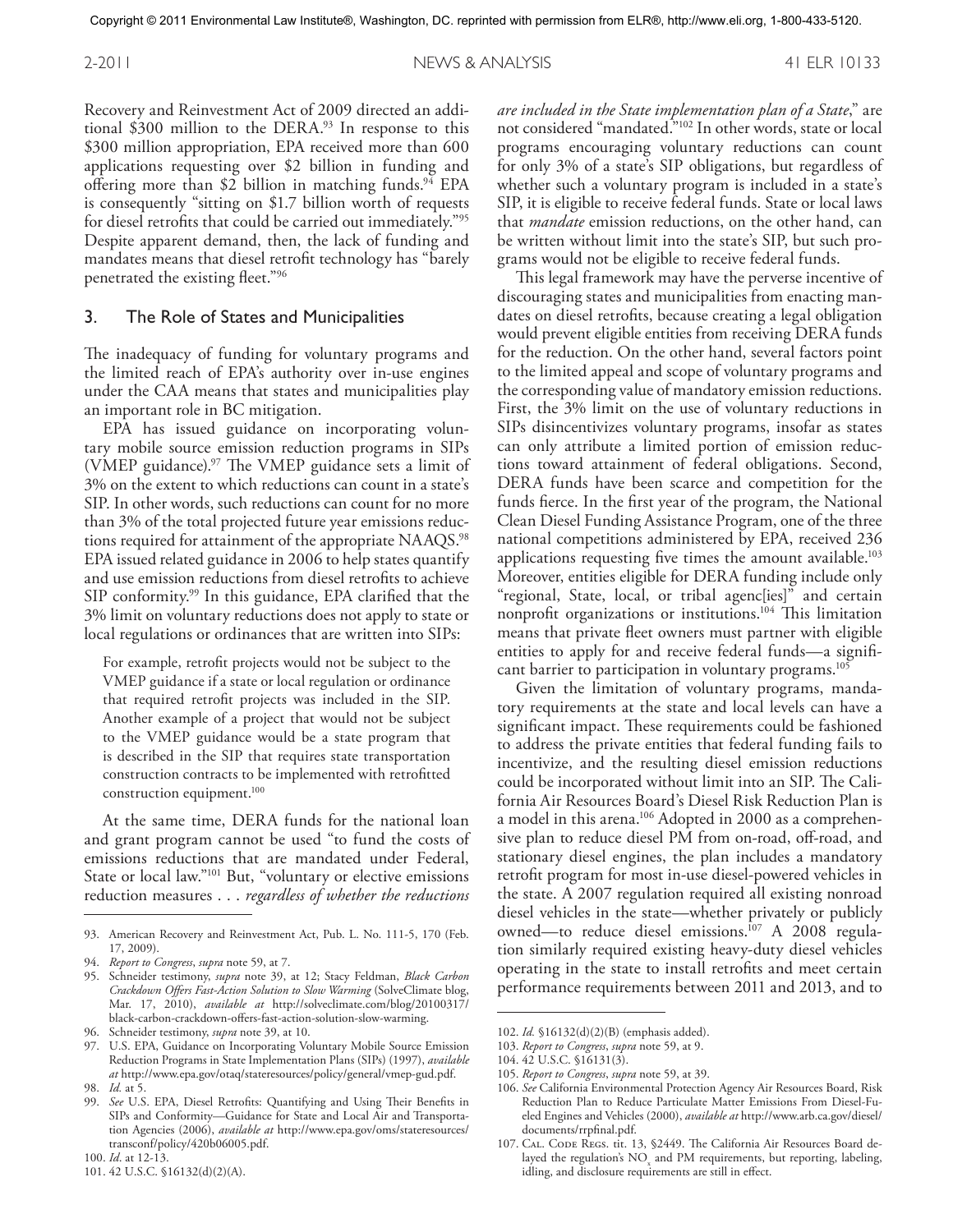accelerate vehicle replacement. 108 These pioneering regulations were recently amended, however, to delay compliance and allow for greater leniency,<sup>109</sup> but even so, remain "the toughest in the nation."110

Although the breadth of California's plan—its reach over both private and public fleets and on-road and nonroad diesel—is ideal, other cities and states have taken more limited, but still beneficial, measures to address diesel emissions from public fleets and/or public projects. In New York City, for instance, a successful diesel emissions reduction demonstration was carried out for the 7 World Trade Center development, in which the developer entered an agreement to use ULSD fuel and retrofit technology on construction equipment. 111 The success of the experiment spurred passage of a local law in 2003 that required lowsulfur fuel and retrofit technologies on city-owned or leased construction equipment at all city-run construction sites, and further required that public works contracts "include specifications that all contractors ... use ULSD fuel and the best available technology for reducing the emission of pollutants for diesel-powered nonroad vehicles."112 The city moved to address existing on-road emissions in a 2005 local law that mandated ULSD fuel and phase-in of retrofits for existing diesel motor vehicles owned or operated by city agencies. 113

New York State followed the city's lead. Regulations implementing the state's 2006 Diesel Emissions Reduction Act were approved in June 2009, and require use of ULSD fuel in state-owned or contracted heavy-duty, on-road and nonroad vehicles, and further require all heavy-duty diesel vehicles owned by New York State agencies, authorities, and contractors working on behalf of the state be retrofitted or replaced to decrease diesel emissions. 114 Other cities and states have enacted similar mandates. 115 New Jersey, for instance, enacted a Diesel Retrofit Law in 2005, requiring certain diesel on-road and nonroad vehicles, publicly owned or under public contract, to install retrofits. 116 In 2009, Cook County, Illinois, enacted an ordinance requiring county contractors working on public construction contracts to use ULSD fuel for nonroad equipment, and further requiring contractors to install diesel retrofits on nonroad equipment used in publicly funded projects beginning in May 2011. 117

- 112. N.Y.C. Local Law No. 77, §1 (2003).
- 113. N.Y.C. Local Law No. 39 (2005).
- 114. Use of Ultra Low Sulfur Diesel Fuel and Best Available Retrofit Technology for Heavy Duty Vehicles, 6 NYCRR pt. 248.
- 115. *See* Case Studies of Construction Equipment Diesel Retrofit Projects, *supra*  note 71, at 2.
- 116. N.J. Admin. Code tit. 7, ch. 27, subch. 32, *available at* http://www.nj.gov/ dep/aqm/sub32%20090807.pdf.
- 117. Cook County Code, ch. 30, art. IX, §§30-950 to 30-955, *available at*  http://www.dcl-inc.com/images/stories/PDF/cook%20county%20ordi-

These city and state mandates have far-reaching effects on minimizing BC emissions in a system where EPA has no statutory authority to mandate retrofits on in-use vehicles or to require early retirement, and has failed to use its §202 authority to regulate rebuilding of heavy-duty engines, and where funds to incentivize retrofits are limited and cannot be easily accessed by private entities. In other words, EPA's statutory constraints and unwillingness to exercise full CAA authority, together with the limited nature of DERA funding and eligibility, leave a gap into which cities and states can step.

# *C. Addressing Emissions From Nonroad Diesel Engines Under §213*

EPA already has taken steps to minimize PM (and  $NO_x$ ) emissions from new, and even existing, marine engines under its §213 authority and should similarly exercise this authority to regulate existing nonroad diesels other than marine engines.

Marine diesel engines are the source of about 42,000 tons of PM per year, which represents 4.4% of the directly emitted PM from mobile sources. 118 In 1999, EPA promulgated the Commercial Marine Diesel Rule, which set emission standards for new commercial marine diesel engines rated at 37 or more kilowatts (kW) to minimize  $NO_x$ , hydrocarbons, CO, and  $PM$ .<sup>119</sup> The standards exceeded requirements specified by the International Maritime Organization and began to take effect between 2004 and 2007. In 2002, EPA enacted similar standards for new diesel engines used in recreational marine vessels. 120 Most recently, EPA promulgated standards to address emissions from the largest marine diesel engines primarily used in ocean-going vessels (referred to as Category 3 engines). The Category 3 Marine Diesel Engines Rule,<sup>121</sup> which went into effect in June 2010, and will begin applying to newly built engines in  $2011$ ,<sup>122</sup> likely will have only minimal effect on BC emissions, because these standards focus on

- 121. Control of Emissions From New Marine Compression-Ignition Engines at or Above 30 Liters per Cylinder, 75 Fed. Reg. 22896 (Apr. 30, 2010).
- 122. These CAA standards are one part of a three-pronged EPA strategy to reduce emissions from ocean vessels, including designating U.S. coasts as Emission Control Areas through an amendment to Annex VI of MARPOL and promulgating regulations under the Maritime Pollution Prevention Act of 2008 (Pub. L. No. 110-280, July 21, 2008) to implement the provisions of MARPOL Annex VI on U.S. and foreign ships operating in U.S. waters. *See generally* U.S. EPA, Ocean-Going Vessels, *at* http://www.epa.gov/otaq/ oceanvessels.htm#regs.

<sup>108.</sup> Cal. Code Regs. tit. 13, §2025.

<sup>109.</sup> *See* Press Release, California Air Resources Board, Changes to Diesel Rules Protect Health, Provide Relief and Flexibility to California Businesses (Dec. 17, 2010), http://www.arb.ca.gov/newsrel/newsrelease.php?id=171.

<sup>110.</sup> Margot Roosevelt, *California Eases Diesel Soot Crackdown*, L.A. Times, Dec. 18, 2010, http://articles.latimes.com/2010/dec/18/local/ la-me-diesel-pollution-20101218.

<sup>111.</sup> *See generally* http://www.cleanaircommunities.org/projects/wtc.html.

nance.pdf.

<sup>118.</sup> *See* Notice of Proposed Rulemaking: Control of Emissions of Air Pollution From New CI Marine Engines at or Above 37 kW, 63 Fed. Reg. 68508, 68511 (Dec. 11, 1999).

<sup>119.</sup> Control of Emissions of Air Pollution From New Marine Compression-Ignition Engines at or Above 37 kW, 40 C.F.R. pts. 89, 92, and 94 (1999).

<sup>120.</sup> Control of Emissions From Nonroad Large Spark-Ignition Engines, and Recreational Engines (Marine and Land-Based), 40 C.F.R. pts. 89, 90, 91, 94, 1048, 1051, 1065, and 1068 (2002). This rule also established standards for land-based recreational engines, like snowmobiles and allterrain vehicles.